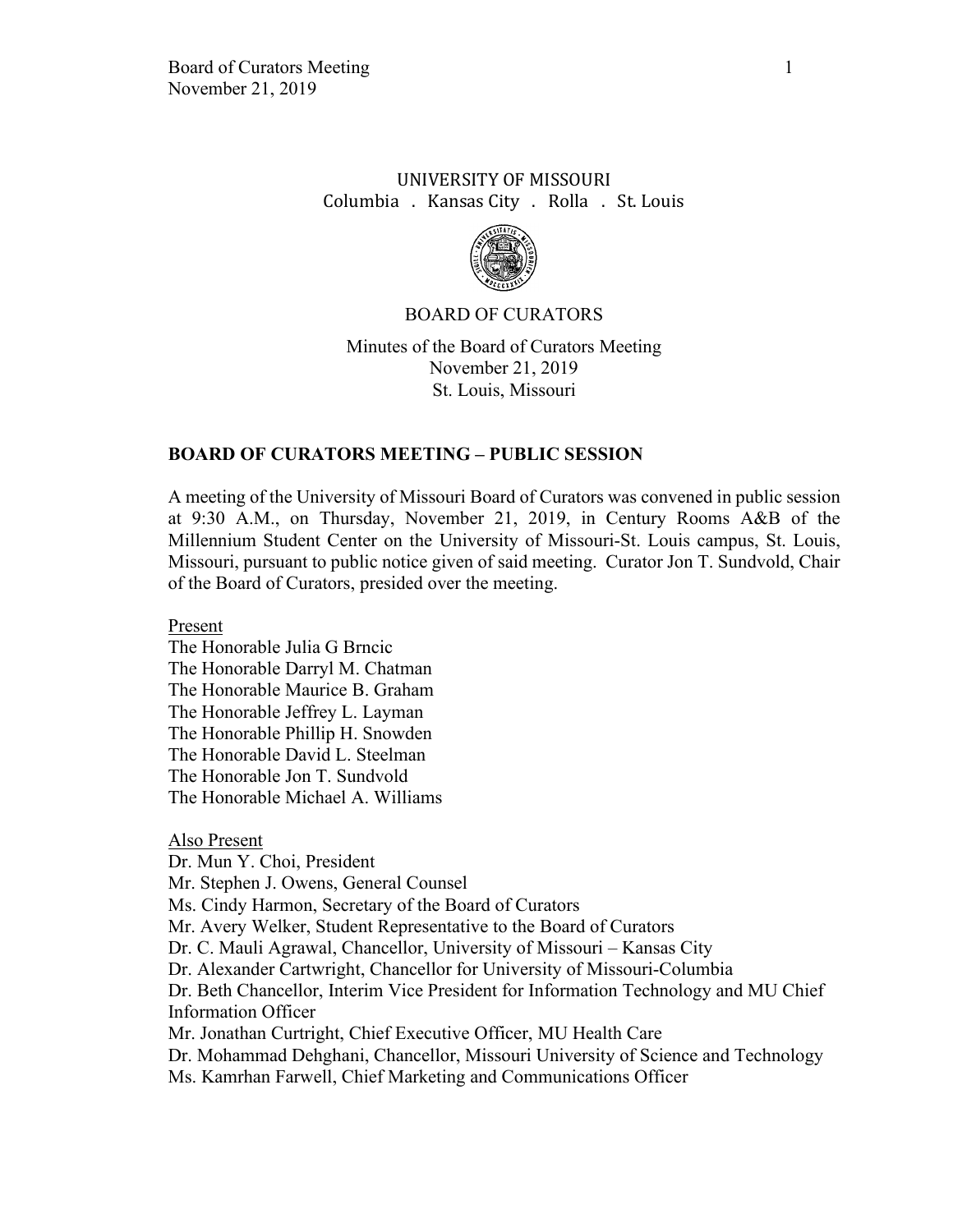Ms. Marsha Fischer, Associate Vice President for Human Resources and Chief Human Resources Officer Dr. Steven W. Graham, Senior Associate Vice President for Academic Affairs Ms. Christine Holt, Chief of Staff, UM System Ms. Michelle M. Piranio, Chief Audit and Compliance Officer Mr. Ryan D. Rapp, Vice President for Finance and Chief Financial Officer Dr. Kristin Sobolik, Interim Chancellor for University of Missouri-St. Louis Dr. Marshall Stewart, Vice Chancellor, Extension and Engagement Mr. Christian Basi, Director of Media Relations Media representatives

# **General Business**

University of Missouri Board Chair's Report – presented by Chair Sundvold (slides on file)

Chair Sundvold presented strengths of University of Missouri – System and recognized Distinguished Curator's Professors, Dr. Carl Bassi, Dr. Susan Feigenbaum, Dr. Rebecca Rodgers and Dr. Richard Rosenfeld.

University of Missouri System President's Report – presented by President Choi (slides on file)

President Choi provided strategic updates for the Student Success, Research and Creative Works and Engagement and Outreach Compacts. President Choi recognized Dr. Rachel Winograd for receiving the Presidential Award for Intercampus Collaboration.

Amendment, University of Missouri System Mission Statement – presented by President Choi (slides on file)

It was recommended by President Choi, moved by Curator Steelman and seconded

by Curator Graham, that the following action be approved:

that the University of Missouri System Mission Statement be amended to state in its entirety as below:

"The mission of the University of Missouri System, as a land-grant university and Missouri's only public research and doctoral-level institution, is to achieve excellence in the discovery, dissemination, preservation and application of knowledge. With an unwavering commitment to academic freedom and freedom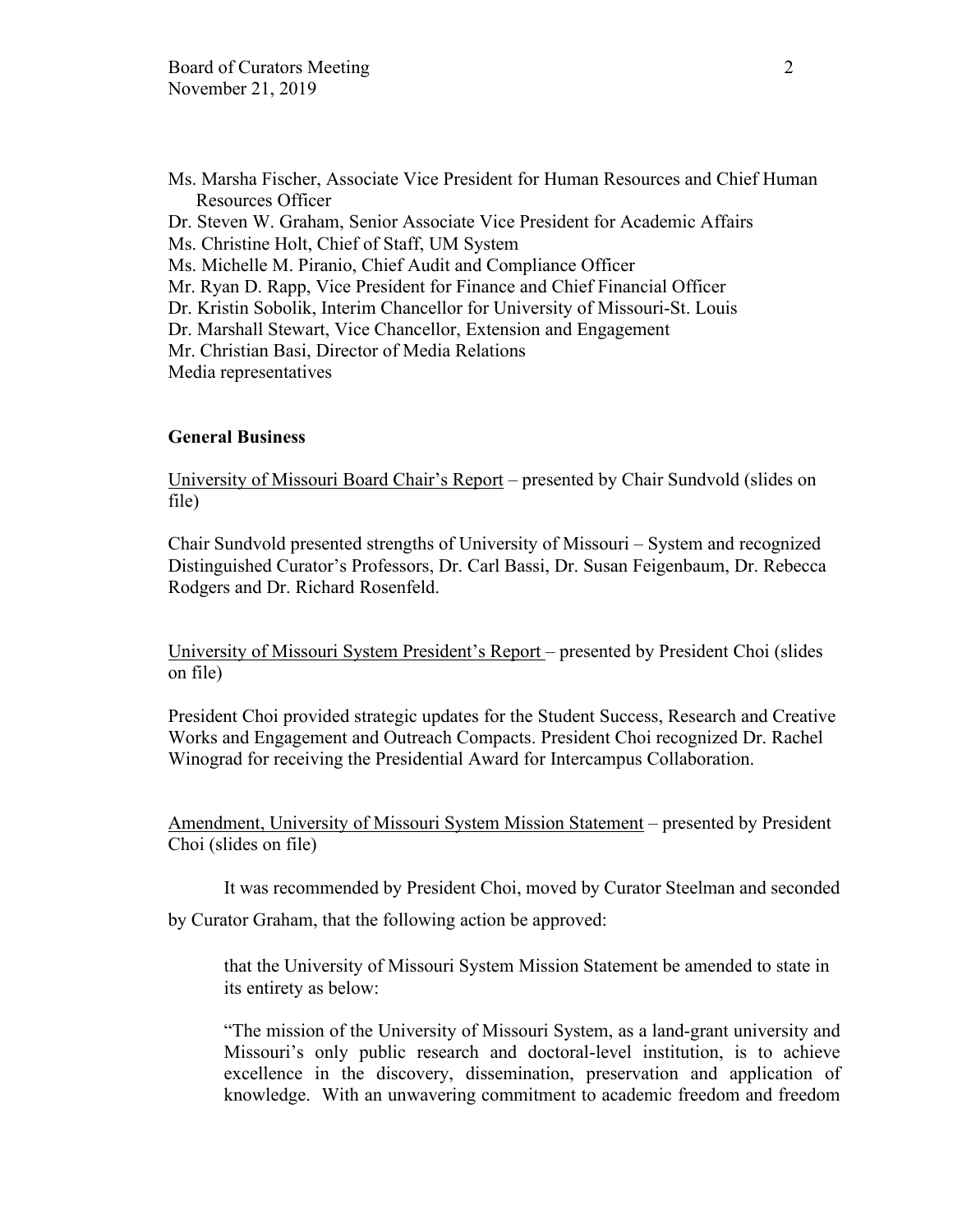of expression, the university educates students to become leaders, promotes lifelong learning by Missouri's citizens, fosters meaningful research and creative works, and serves as a catalyst for innovation, thereby advancing the educational, health, cultural, social and economic interests to benefit the people of Missouri, the nation, and the world."

Roll call vote of the Board:

Curator Brncic voted yes. Curator Chatman voted yes. Curator Graham voted yes. Curator Layman voted yes. Curator Snowden voted yes. Curator Steelman voted yes. Curator Sundvold voted yes. Curator Williams voted yes.

The motion carried.

Research and Economic Development Annual Report – presented by President Choi (slides on file)

President Choi presented an update regarding funded research by various agencies and discussed the importance of investing in our facilities.

Student Representative to the Board of Curators Report – presented by Avery Welker (slides on file)

Student Representative Welker gave updates on ASUM and each campus student leadership group.

Review Consent Agenda – No discussion.

## **Consent Agenda**

It was endorsed by President Choi, moved by Curator Williams and seconded by Curator Chatman, that the following items be approved by consent agenda: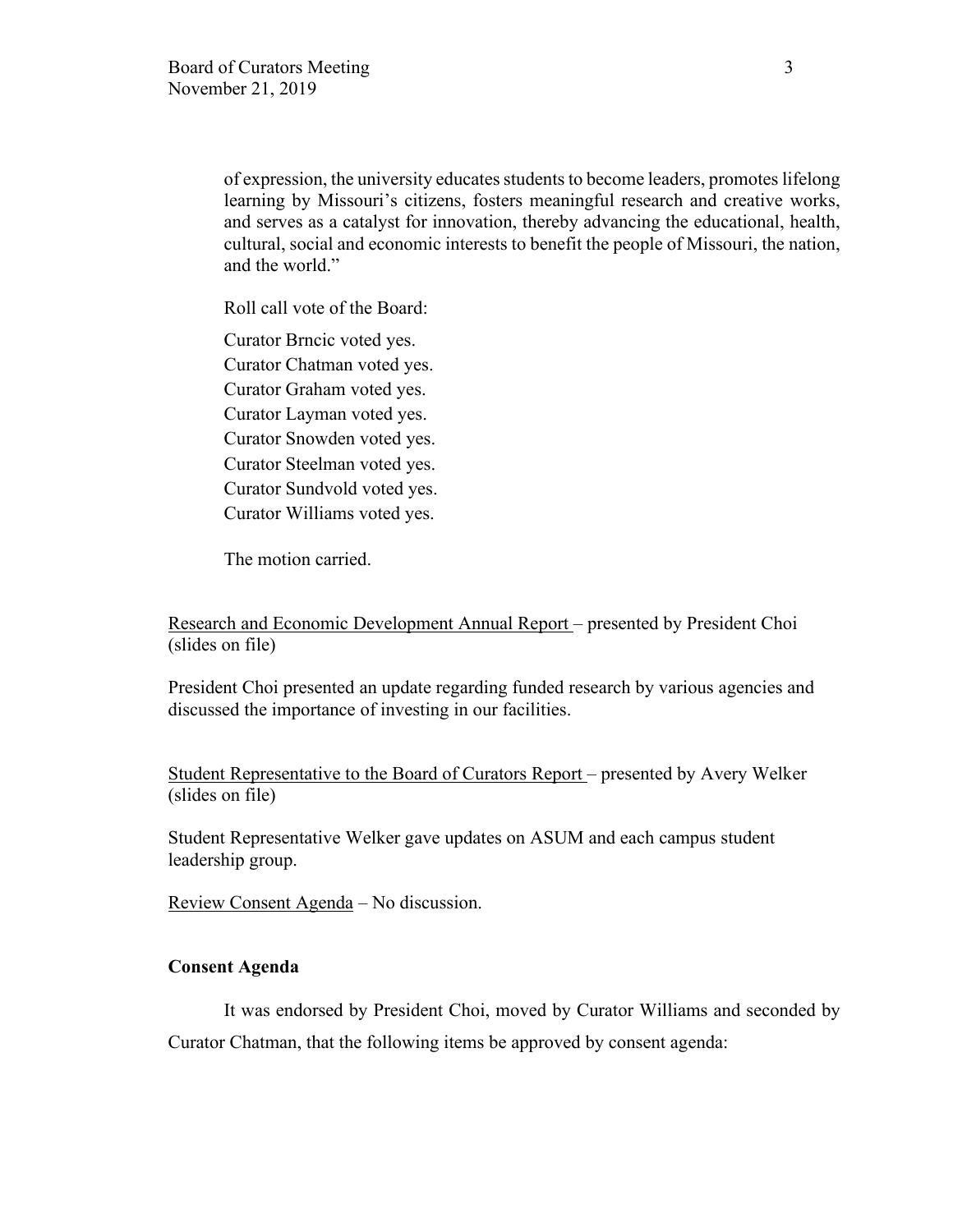## **CONSENT AGENDA**

### Action

- 1. Minutes, September 26, 2019 Board of Curators Meeting
- 2. Minutes, September 26, 2019 Board of Curators Committee Meetings
- 3. Clarification and Amendments to the Active and Retiree Medical Plans Due to New Defined Contribution Plan – Amendments Collected Rules and Regulations 520.010, Benefit Programs
- 4. Sole Source, Y-90 Microspheres, MUHC
- 5. Sole Source, 340B Contract Pharmacy Distribution Services, MUHC
- 6. Amendment to Collected Rules and Regulations 80.010 Procurement, UM
- 1. Minutes, September 26, 2019 Board of Curators Meeting as provided to the curators for review and approval.
- 2. Minutes, September 26, 2019 Board of Curators Committee Meetings as provided to the curators for review and approval.
- 3. Clarification and Amendments to the Active and Retiree Medical Plans Due to New Defined Contribution Plan – Amendments Collected Rules and Regulations 520.010, Benefit Programs

that The Curators of the University of Missouri Medical Plans (The Curators of the University of Missouri PPO Plan, The Curators of the University of Missouri Custom Network Plan, The Curators of the University of Missouri Healthy Savings Plan, The Curators of the University of Missouri Retiree and Disability Health PPO Plan, The Curators of the University of Missouri Retiree and Disability Healthy Savings Plan) be amended as indicated in the attached documents (and as on file with the minutes of this meeting) containing proposed language changes; and

that the attached plan document (and as on file with the minutes of this meeting) be adopted for The Curators of the University of Missouri Group Medicare Advantage PPO Plan.

4. Sole Source, Y-90 Microspheres, MUHC

that MUHC be authorized to purchase Y-90 Microspheres from Sirtex Medical Inc., Woburn, Massachusetts, at an estimated total cost of \$3,564,000 for a 3-year term for the purchase of these products.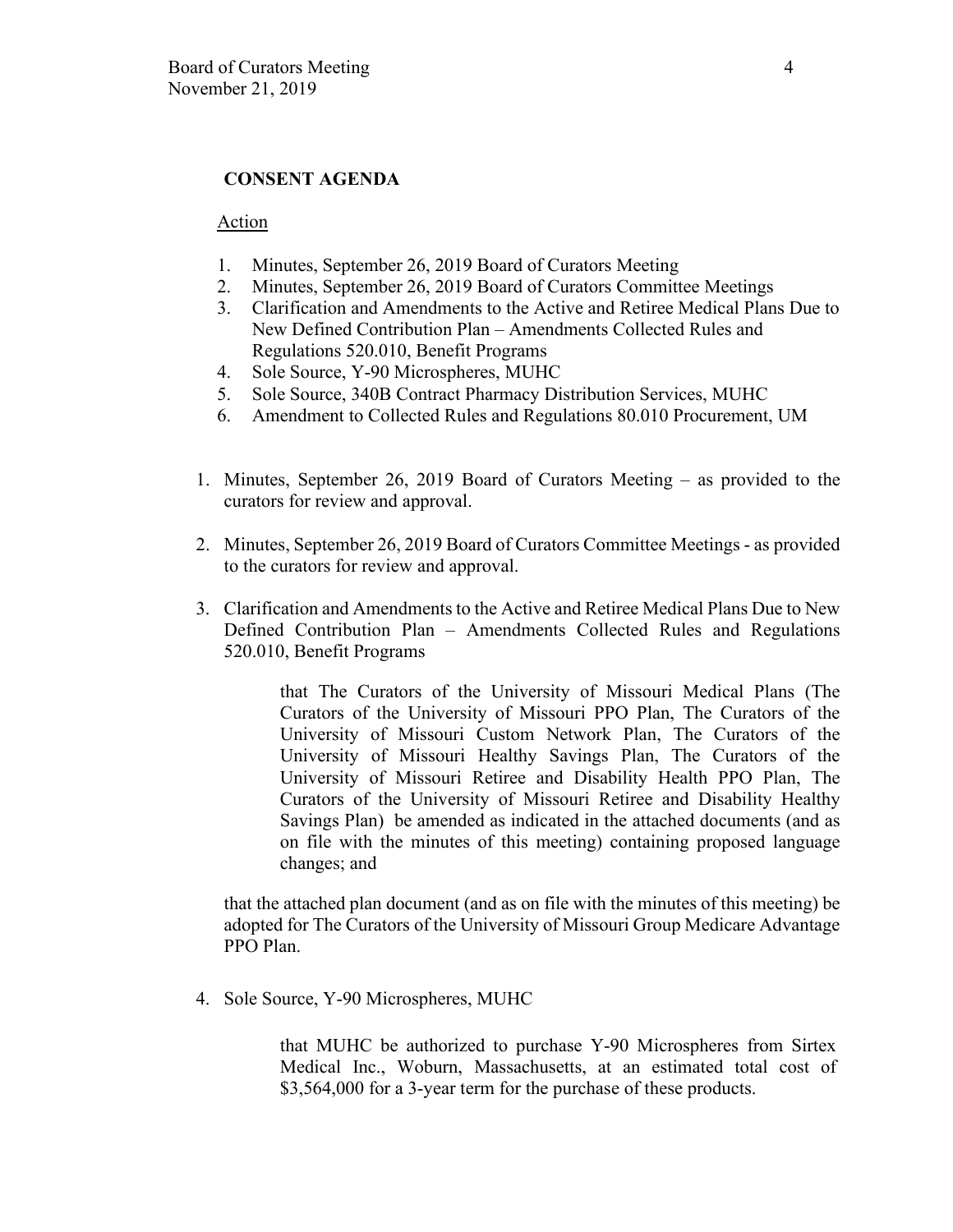Funding is as follows: University Hospital Interventional Radiology Operating Fund H0313 733870

5. Sole Source, 340 B Contract Pharmacy Distribution Services, MUHC

that MUHC be authorized to purchase 340B Contract Pharmacy Distribution Services from AmerisourceBergen Corporation, Chesterbrook, Pennsylvania, at an estimated total cost of \$3,375,000 for a five-year term.

Funding is as follows: Mizzou Pharmacy Kilgore Contract Pharmacy Operating Fund H4000 733870

6. Amendments to Collected Rules and Regulations 80.010 Procurement, UM

that the Collected Rules and Regulations Section 80.010 Procurement be modified to increase the dollar threshold for formal bidding from \$25,000 to \$100,000.

### **Chapter 80.010: Procurement**

Bd. Min. 6-15-56, p. 9,439-9,441; Ex. Min. 2-18-70, p. 2,384; Bd. Min 6-29-79; Bd. Min. 10-31-86; Bd. Min. 5-5-89, 5-6-93; Amended Bd. Min. 12-15-95; Bd. Min. 9-27-01; Bd. Min. 3-22-02; Bd. Min. 4-1-04, Bd. Min. 6-14-13; Bd. Min. 4-10-14; Amended Bd. Min. 11-15-18; Amended Bd. Min. 11-21-19.

- A. The President shall have the authority to purchase supplies, equipment and services in conformance with these Collected Rules and Regulations.
- B. The President shall also be authorized to:
	- 1. Participate in cooperative purchasing arrangements with any public entity or group, and execute purchase contracts for the University under these arrangements, provided the procurement methods and procedures of such entity or group are consistent with University policies. Expand University's Cooperative Purchasing program allowing other public entities, affiliates, owned subsidiaries, and higher education institutions to access University awarded agreements.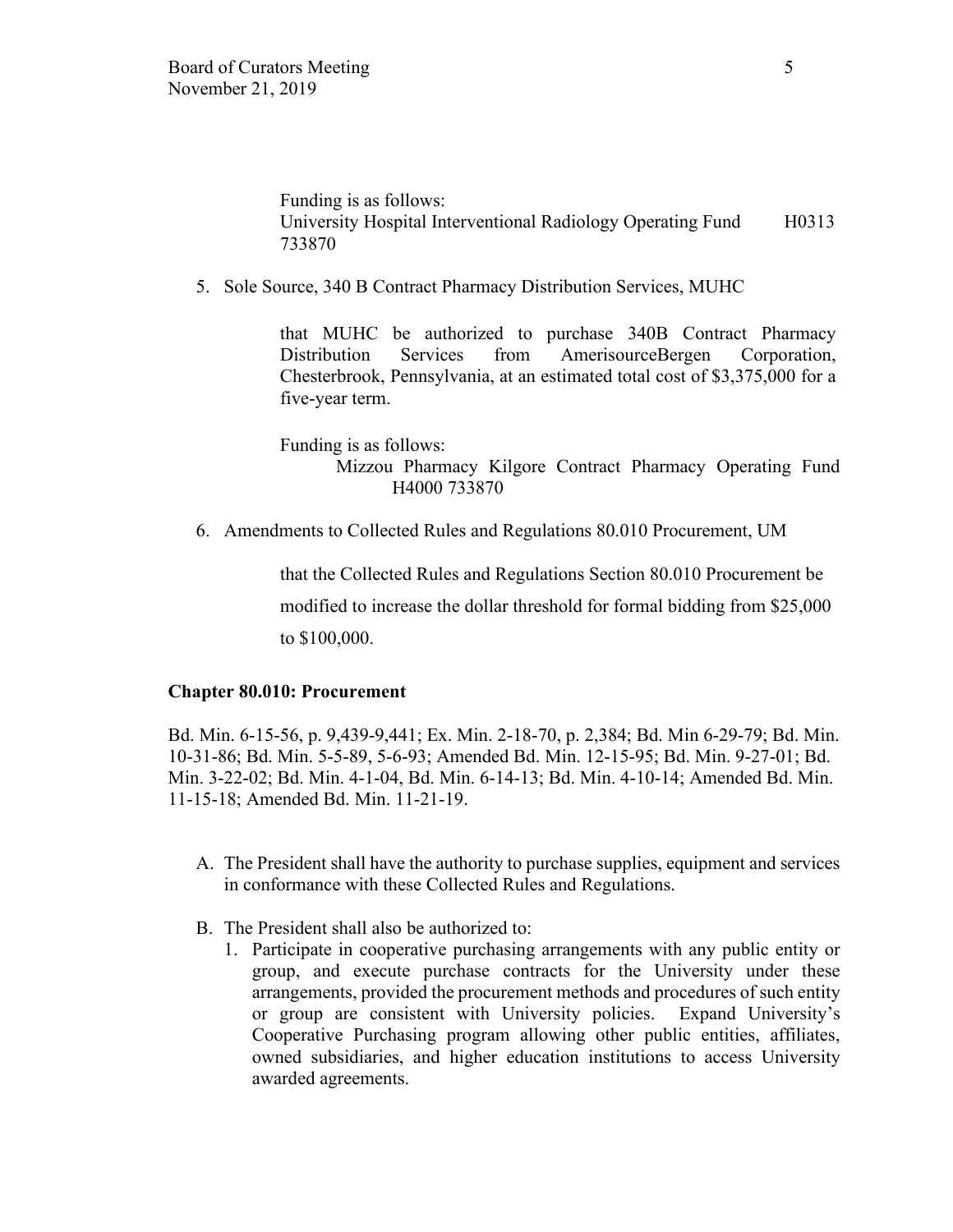- 2. Reject bids, reissue bids, or to purchase items or services, on the open market if they can be purchased at a better price than bid.
- 3. Contract with other schools and colleges and with outside agencies for educational and training programs and for the use of facilities and instructors for regular University or extension courses.
- 4. Contract with authors relating to publications of books by the University Press.
- 5. Contract for the conduct of intercollegiate athletic programs.
- 6. Execute agreements for all intercollegiate athletic contracts for the scheduling of athletic contests, for broadcasting and telecasting athletic contests and for programs and concessions covering athletic contests.
- 7. Contract for purchase of items for resale in the normal operations of the University's bookstores or other auxiliary services, and waive bidding requirements when it is in the best interests of the University.
- C. Board of Curators approval shall be obtained for purchases for unique items or services which do not lend themselves to competitive bidding when the cost is more than \$500,000, except for proprietary licenses or maintenance agreements necessary for operation of University computing equipment or turbine and generator Original Equipment Manufacturers (OEM) for parts and labor, in which case the President shall be authorized to enter into these contracts.
- D. Competitive bids are not required for items and services valued at \$10,000 or less, if there are no savings or advantages if bid.
- E. Competitive bids shall be obtained when the estimated value exceeds \$10,000. However, purchases for unique items and services which do not lend themselves to competitive bidding may be purchased on a negotiated basis without bidding.
- F. Purchases estimated to cost \$100,000 or more shall be advertised in such places as are most likely to reach prospective bidders.
- G. In competitive bidding and in instances in which competitive bids are not required, preference shall be given to Missouri products, materials, services and firms when the goods or services are of equal or better overall value. In assessing overall value, consideration will be given to the extent to which proximity or Missouri preference of the supplier provides potential advantages or reduction of risks. Firms are considered "Missouri firms" if they maintain a regular place of business in the State of Missouri.
- H. An annual report shall be provided to the Board for purchases and competitively bid services contracts when the cost is more than \$1,000,000; equipment leases when the total cost is more than \$1,000,000 or when the lease term is more than five years.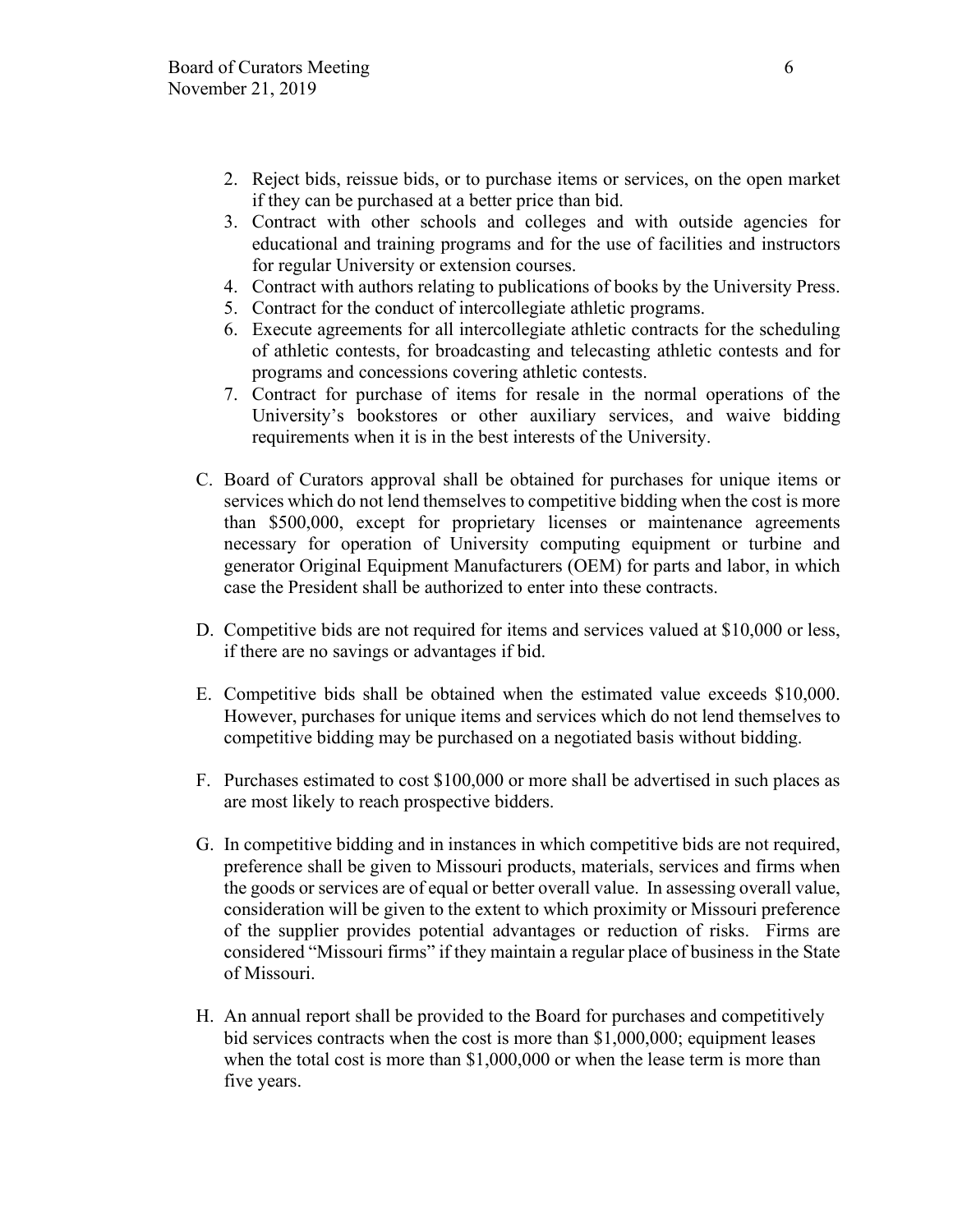The motion carried unanimously (8-0) by voice vote with no abstentions.

## **Compensation and Human Resources Committee Meeting**

Curator Snowden provided time for discussion of committee business.

New Collected Rule and Regulation 340.035, Organ and Bone Marrow Donor Leave – presented by Chief Human Resources Officer Fischer (slides and information on file)

It was recommended by Associate Vice President and Chief Human Resources Officer Marsha Fischer, endorsed by President Choi, recommended by the Compensation and Human Resources Committee, moved by Curator Snowden, and seconded by Curator Chatman, that the following action be approved:

that Collected Rules and Regulations 340.035, Organ and Bone Marrow Donor Leave be approved as indicated in the attached document.

## **340.035 Organ and Bone Marrow Donor Leave**

### **Chapter 340: Employee Absences**

Bd. Min. 11-21-19 with an effective date of 12-01-19

### **A. Purpose**

The University of Missouri will provide a leave of absence with pay to eligible employees for organ and bone marrow donation and recovery.

### **B. Eligibility**

The following positions are eligible for organ and bone marrow donor leave, regardless of the funding source of their salaries:

- 1. Staff Regular employees as defined in [Section 320.050](https://www.umsystem.edu/ums/rules/collected_rules/personnel/ch320/320.050_employee_status) of the Collected Rules and Regulations who have completed at least one year of continuous benefit-eligible employment immediately before the leave; and
- 2. Academic Academic staff with fully benefit eligible academic appointments as defined in [Section 320.050](https://www.umsystem.edu/ums/rules/collected_rules/personnel/ch320/320.050_employee_status) of the Collected Rules and Regulations who have completed at least one year of continuous benefit-eligible employment immediately before the leave.

## **C. Definition**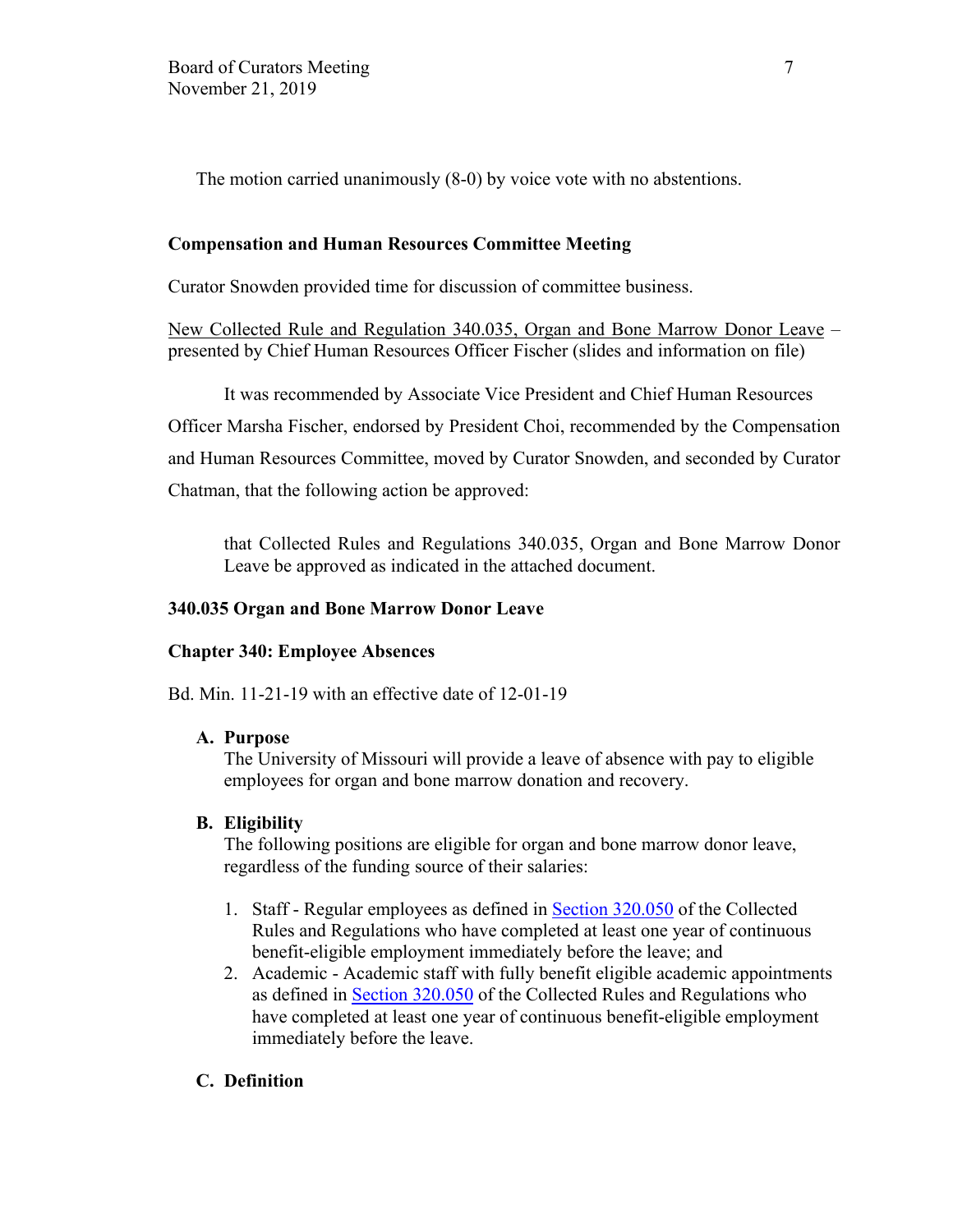Organ and bone marrow donor leave is paid leave to be used only during the approved leave time for a qualifying event as defined in this rule. Paid leave is not to exceed the number of hours of the employee's regular work schedule, with 99% to 75% FTE employees to receive leave on a pro-rata basis.

## **D. Qualifying Events**

Donations covered under this policy include solid organ and bone marrow donation, upon approved application.

- *1.* Solid Organ Solid Organ is defined as an internal organ that has a firm tissue consistency and is neither hollow (such as the organs of the gastrointestinal tract) nor liquid (such as blood). Such organs include the kidney, liver, lungs, and pancreas.
- *2.* Bone Marrow Bone marrow is defined as the soft tissue that fills human bone cavities.
- *3.* Employees are only eligible for leave if the employee is the person serving as the donor.

## **E. Leave and Compensation**

- *1.* Eligible employees approved for leave receive a leave of absence without reduction in salary for the time necessary to permit the employee to serve as a donor, up to the limits specified in this policy.
- *2.* Solid Organ Donation Leave Up to thirty (30) consecutive calendar days of paid leave may be approved for organ donation.
- *3.* Bone Marrow Donation Leave Up to seven (7) consecutive calendar days of paid leave may be approved for bone marrow donation.
- *4.* Pay Employees approved for leave will receive the base rate of pay, plus applicable shift differential per HR-213 Shift Differential, for the employee's regularly scheduled work hours.
- *5.* Leave will not be deducted from an employee's available accrued vacation, sick, or personal leave balances.
- *6.* Leave is available for a continuous absence associated with donation and recovery.

### **F. Approval**

All Organ and Bone Marrow Donor Leave requests are subject to approval by the appropriate university, MU Health or UM System Human Resources office.

### **G. Return to Work**

A health care provider's statement must be presented before the employee may be returned to the work schedule. The return to work statement must document the nature and duration of work restrictions if any. If the employee is able to return to work earlier than the date indicated, the employee will be required to notify the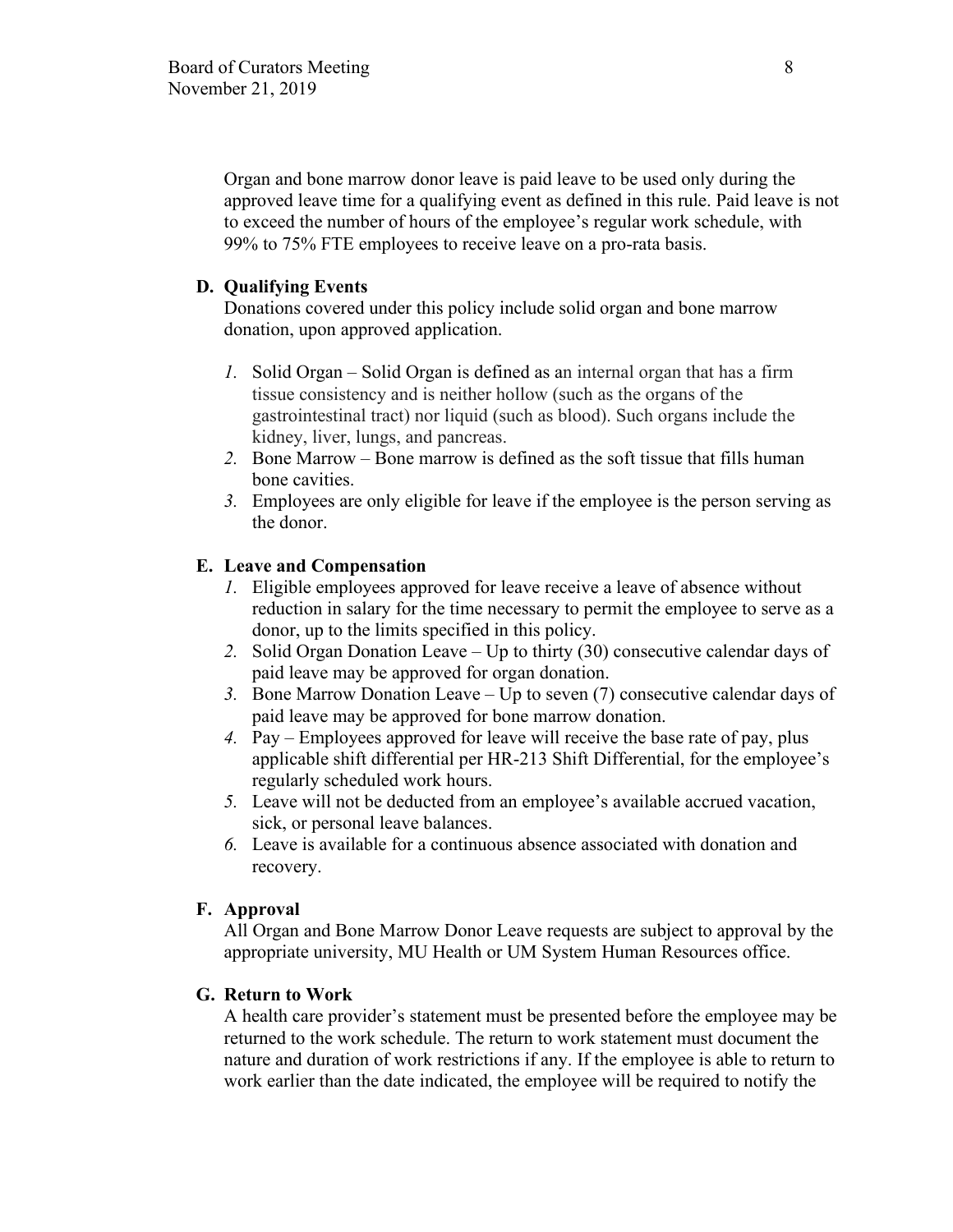supervisor and/or the applicable Human Resources office at least two (2) workdays before the date the employee intends to return for work.

### **H. Failure to Return to Work**

If an employee fails to return to work following the expiration of the leave and has not requested further leave, the employee may be considered to have voluntarily resigned from the University as of the day their leave paperwork expired.

The motion carried unanimously (8-0) by voice vote with no abstentions.

### Resolution for Executive Session of the Compensation and Human Resources Committee

It was moved by Curator Chatman and seconded by Curator Layman that there shall be an executive session with a closed record and closed vote of the Board of Curators Compensation and Human Resources Committee meeting November 21, 2019, for consideration of:

- **Section 610.021(1), RSMo**, relating to matters identified in that provision, which include legal actions, causes of action or litigation, and confidential or privileged communications with counsel; and
- **Section 610.021(3), RSMo**, relating to matters identified in that provision, which include hiring, firing, disciplining, or promoting of particular employees; and
- **Section 610.021(12), RSMo**, relating to matters identified in that provision, which include sealed bids and related documents and sealed proposals and related documents or documents related to a negotiated contract; and
- **Section 610.021(13), RSMo**, relating to matters identified in that provision, which include individually identifiable personnel records, performance ratings, or records pertaining to employees or applicants for employment;

Roll call vote of the Committee:

Curator Brncic voted yes. Curator Chatman voted yes. Curator Layman voted yes. Curator Snowden voted yes.

The motion carried.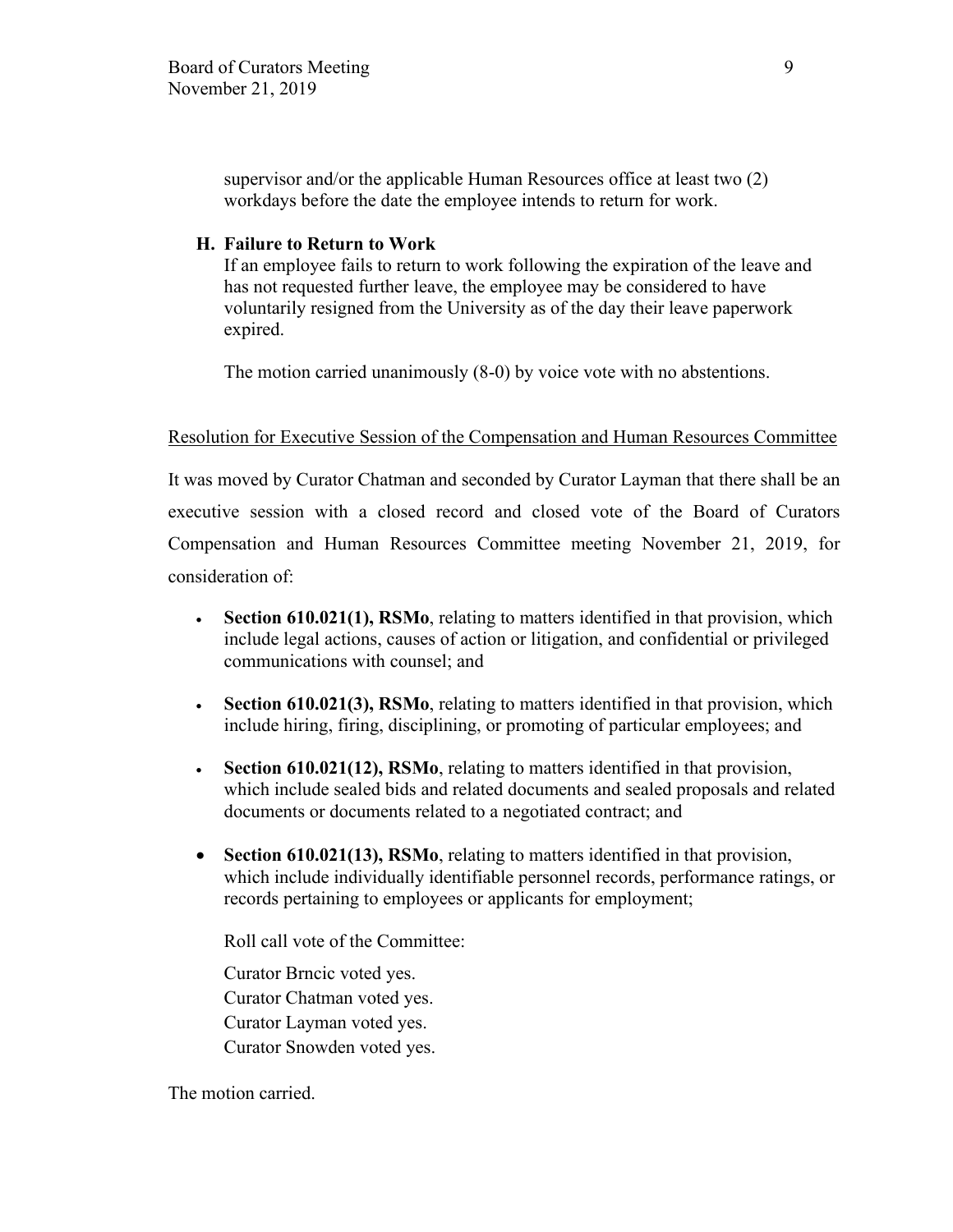### **Finance Committee Chair Report**

Curator Brncic provided an overview of committee business.

Fiscal Year 2019 Investment Performance Review, UM (slides and information on file for this information item)

# Fiscal Year 2021 Student Housing and Dining Rates, UM

It was recommended by the respective Chancellors, endorsed by President Choi, recommended by the Finance Committee, moved by Curator Brncic and seconded by Curator Chatman, that the attached schedule of rates for the Residence Halls and Family Student Housing at MU, UMKC, Missouri S&T, and UMSL be approved effective beginning with the 2020 Summer Session.

The motion carried unanimously (8-0) by voice vote with no abstentions.

## Project Approval, Bloch Heritage Hall Renovations & Addition, UMKC

It was recommended by Chancellor Agrawal, endorsed by President Choi, recommended by the Finance Committee, moved by Curator Brncic and seconded by Curator Williams, that the following action be approved:

the project approval for the Bloch Heritage Hall Renovation & Addition, UMKC

| Funding of the project budget is from: |              |
|----------------------------------------|--------------|
| Gifts                                  | \$16,000,000 |
| Total Funding                          | \$16,000,000 |

The motion carried unanimously (8-0) by voice vote with no abstentions.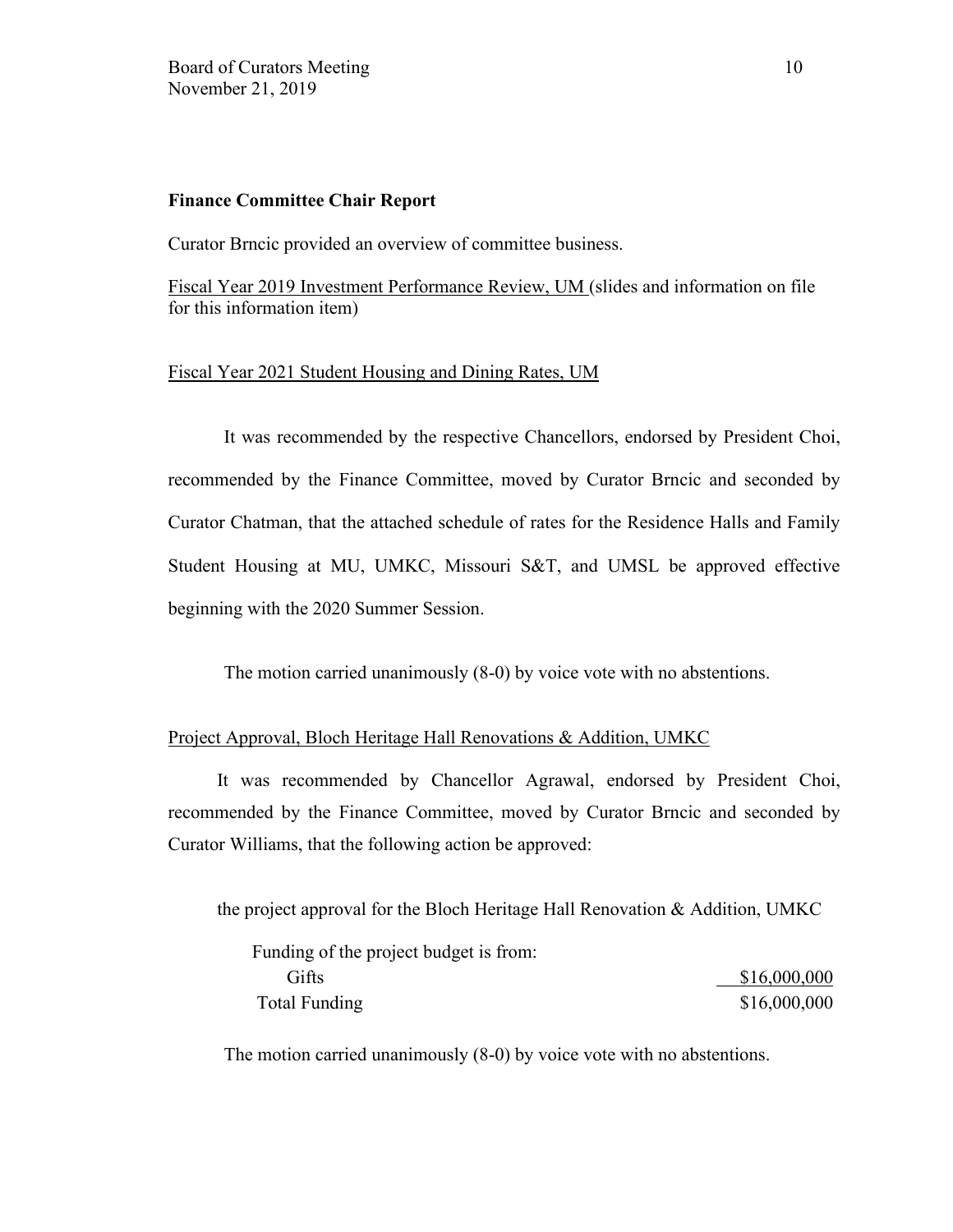# **Health Affairs Committee Chair Report**

Curator Graham provided an overview of committee business.

## Information

- 1. Quarterly Financial Report, MUHC Written Report Only (on file)
- 2. Quarterly Compliance Report, MUHC Written Report Only (on file)
- 3. MU Health Care and School of Medicine Report (slides on file)
- 4. Quality and Safety Report, MUHC (slides on file)
- 5. Introduction Clinical Scale and Community Hospital Framework presented by Jonathan Curtright (information on file)

Minutes from the September 18, 2019 Health Affairs Committee Meeting were approved by the Committee at their November 13, 2019 meeting.

## **General Business**

University of Missouri – St. Louis Campus Highlights – presented by Interim Chancellor Sobolik

Interim Chancellor Sobolik provided updates on Student Success, Research and Creative Works, Engagement and Economic Development, Inclusive Excellence and Planning, Operations, and Stewardship strategic compacts. An update was also provided for the focus of 2020.

**11:45 AM Luncheon by invitation hosted by UMSL Faculty Senate for the Board of Curators, President, University Leaders and University of Missouri-St. Louis Student Leaders** Topic: Internships at UMSL: Pathways to Career Success Location: Century Room C, Millennium Student Center

## **RECONVENED PUBLIC SESSION**

A meeting of the University of Missouri Board of Curators reconvened in public session at 1:00 P.M., on Thursday, November 21, 2019, in Century Rooms A&B of the Millennium Student Center on the University of Missouri-St. Louis campus, St. Louis, Missouri, pursuant to public notice given of said meeting. Curator Jon T. Sundvold, Chair of the Board of Curators, presided over the meeting.

Present The Honorable Julia G Brncic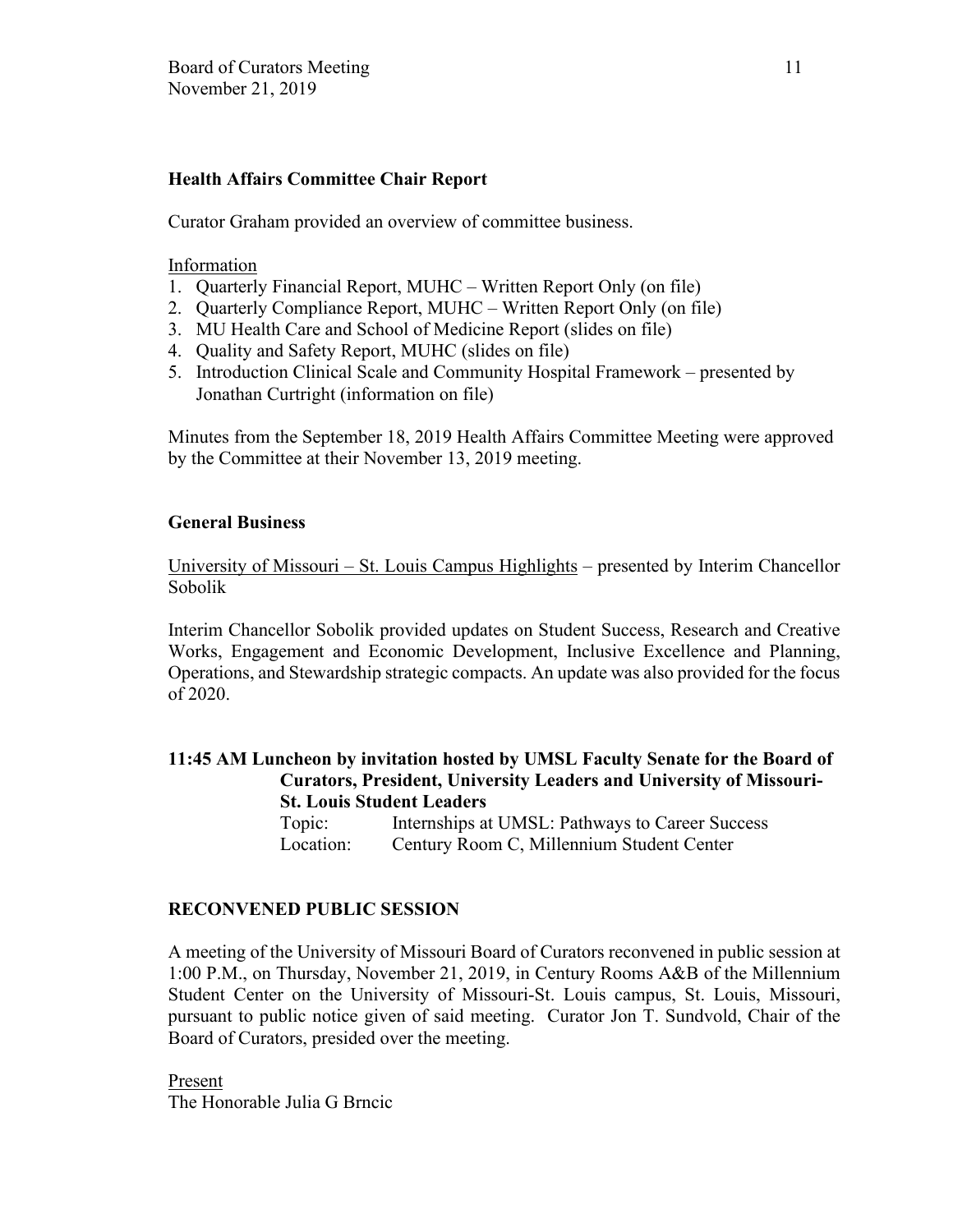The Honorable Darryl M. Chatman The Honorable Maurice B. Graham The Honorable Jeffrey L. Layman The Honorable Phillip H. Snowden The Honorable David L. Steelman The Honorable Jon T. Sundvold The Honorable Michael A. Williams

Also Present

Dr. Mun Y. Choi, President Mr. Stephen J. Owens, General Counsel Ms. Cindy Harmon, Secretary of the Board of Curators Mr. Avery Welker, Student Representative to the Board of Curators Dr. C. Mauli Agrawal, Chancellor, University of Missouri – Kansas City Dr. Alexander Cartwright, Chancellor for University of Missouri-Columbia Dr. Beth Chancellor, Interim Vice President for Information Technology and MU Chief Information Officer Mr. Jonathan Curtright, Chief Executive Officer, MU Health Care Dr. Mohammad Dehghani, Chancellor, Missouri University of Science and Technology Ms. Kamrhan Farwell, Chief Marketing and Communications Officer Ms. Marsha Fischer, Associate Vice President for Human Resources and Chief Human Resources Officer Dr. Steven W. Graham, Senior Associate Vice President for Academic Affairs Ms. Christine Holt, Chief of Staff, UM System Ms. Michelle M. Piranio, Chief Audit and Compliance Officer Mr. Ryan D. Rapp, Vice President for Finance and Chief Financial Officer Dr. Kristin Sobolik, Interim Chancellor for University of Missouri-St. Louis Dr. Marshall Stewart, Vice Chancellor, Extension and Engagement Mr. Christian Basi, Director of Media Relations Media representatives

### **General Business**

Strategic Theme Discussion – Increasing Retention and Graduation Rates – Presented by Senior Associate Vice President Graham and the university Provosts; Dr. Latha Ramchand, Dr. Stephen Roberts and Dr. Barbara Bichelmeyer and Associate Provost Beth Eckelkamp for UMSL (slides on file)

An overview was presented and discussion held regarding retention and graduation rates being core to the ability to fulfill our promise to higher education. Provosts presented strategies they have tried and those they are implementing to improve retention and graduation rates.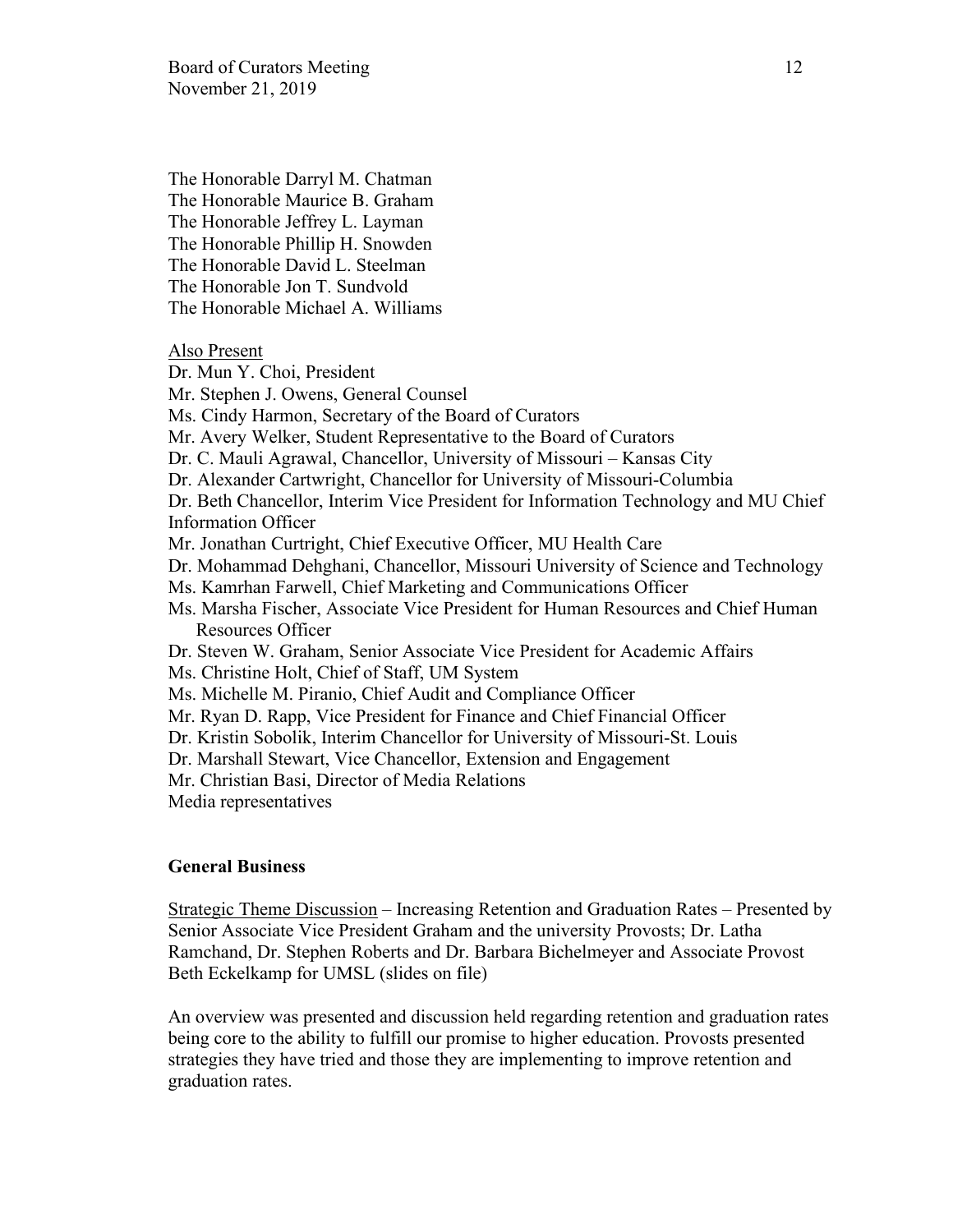## Election of Board of Curators Chair, 2020

Upon the motion of Curator Graham, Curator Brncic was nominated to serve as Chair of the Board of Curators for the term January 1, 2020 through December 31, 2020. The nomination was seconded by Curator Layman.

Roll call vote of the Board:

Curator Brncic abstained. Curator Chatman voted yes. Curator Graham voted yes. Curator Layman voted yes. Curator Snowden voted yes. Curator Steelman voted yes. Curator Sundvold voted yes. Curator Williams voted yes.

The motion carried.

### Election of Board of Curators Vice Chair, 2020

Upon the motion of Curator Snowden, Curator Graham was nominated to serve as Vice Chair of the Board of Curators for the term January 1, 2020 through December 31, 2020. The nomination was seconded by Curator Steelman.

Roll call vote of the Board:

Curator Brncic voted yes. Curator Chatman voted yes. Curator Graham abstained. Curator Layman voted yes. Curator Snowden voted yes. Curator Steelman voted yes. Curator Sundvold voted yes. Curator Williams voted yes.

The motion carried.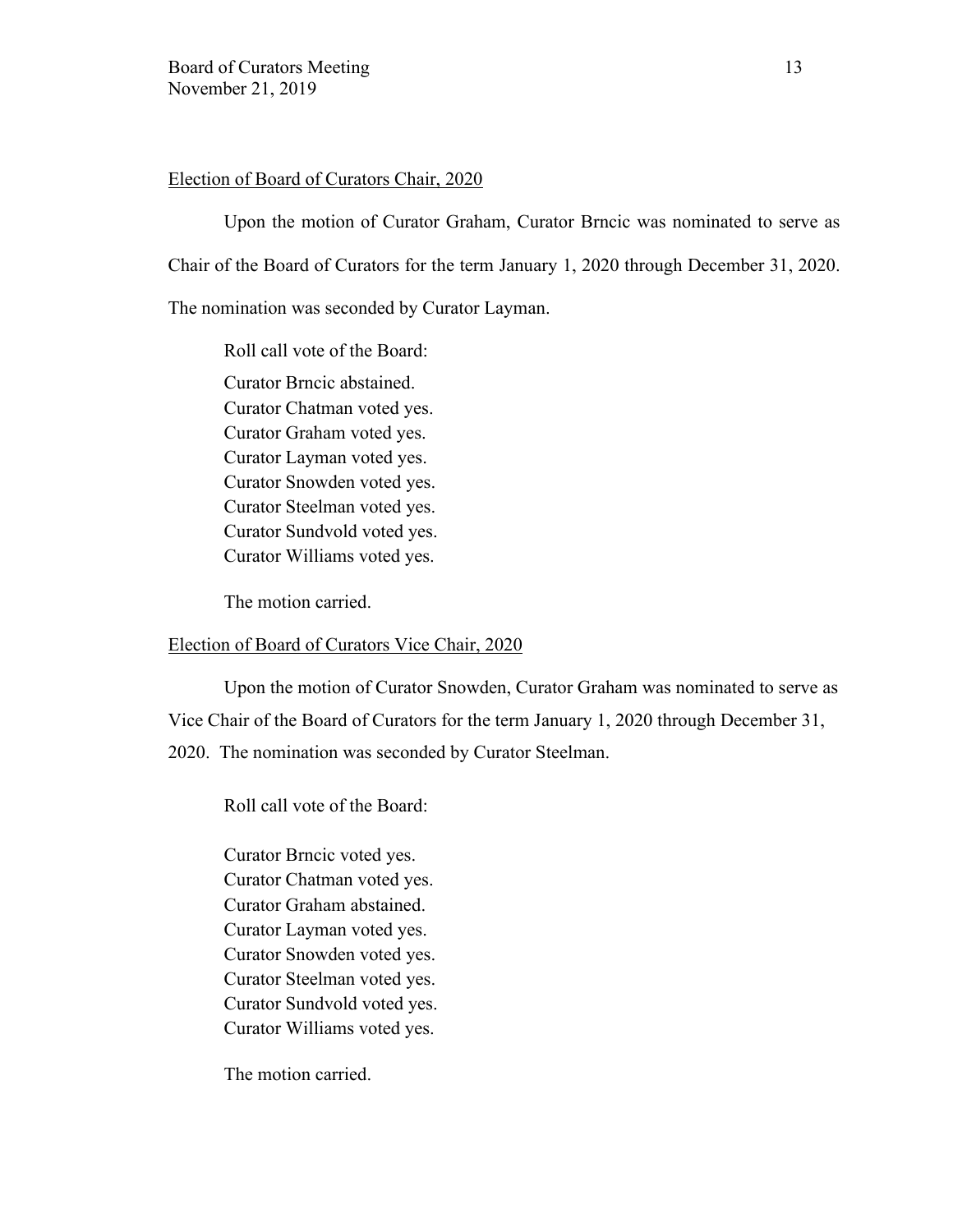## Board Officer Transition

Chair-Elect Brncic presented Chair Sundvold with an engraved plaque in recognition of his service as 2019 Board Chair.

Chair Sundvold presented Chair-Elect Brncic with The University of Missouri, A Centennial History, a book by Jonas Viles and read a short passage from the book.

Good and Welfare of the Board Draft February 6, 2020 Board of Curators meeting agenda – no discussion (on file)

# Resolution for Executive Session of the Board of Curators Meeting November 21, 2019

It was moved by Curator Williams and seconded by Curator Graham, that there shall be an executive session with a closed record and closed vote of the Board of Curators meeting November 21, 2019 for consideration of:

- **Section 610.021(1), RSMo**, relating to matters identified in that provision, which include legal actions, causes of action or litigation, and confidential or privileged communications with counsel; and
- **Section 610.021(2), RSMo,** relating to matters identified in that provision, which include leasing, purchase, or sale of real estate; and
- **Section 610.021(3), RSMo**, relating to matters identified in that provision, which include hiring, firing, disciplining, or promoting of particular employees; and
- **Section 610.021(12), RSMo, relating to matters identified in that provision,** which include sealed bids and related documents and sealed proposals and related documents or documents related to a negotiated contract; and
- **Section 610.021 (13), RSMo**, relating to matters identified in that provision, which include individually identifiable personnel records, performance ratings, or records pertaining to employees or applicants for employment; and
- **Section 610.021 (14), RSMo,** relating to matters identified in that provision, which include records which are protected from disclosure by law.

Roll call vote of the Board: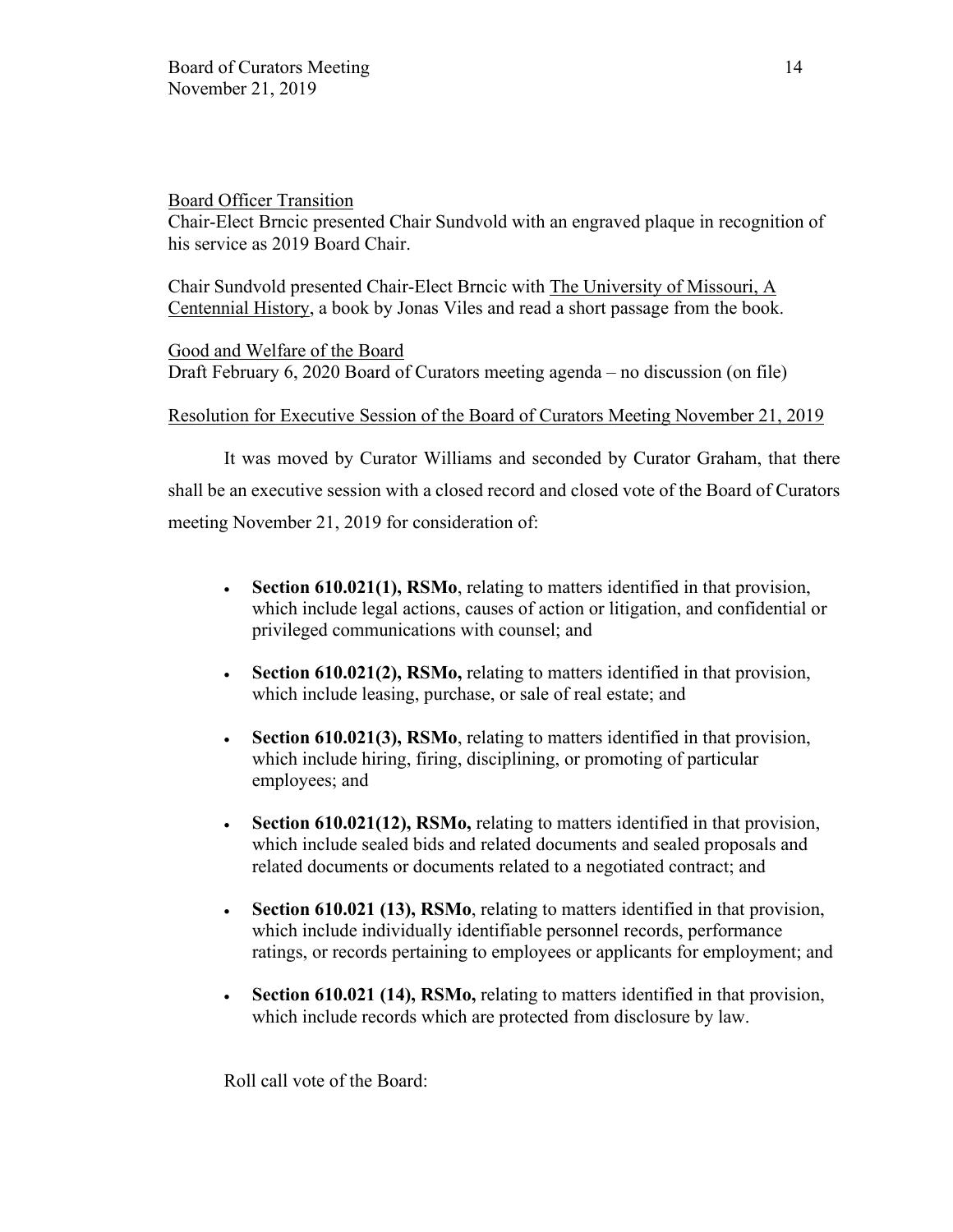Curator Brncic voted yes. Curator Chatman voted yes. Curator Graham voted yes. Curator Layman voted yes. Curator Snowden voted yes. Curator Steelman voted yes. Curator Sundvold voted yes. Curator Williams voted yes.

The motion carried.

The public session of the Board of Curators meeting, November 21, 2019 adjourned at 2:30 PM.

### **Board of Curators Meeting – Executive Session**

A meeting of the University of Missouri Board of Curators was reconvened in executive session at 3:05 P.M., on Thursday, November 21, 2019, in Room 302 of the Millennium Student Center on the University of Missouri – St. Louis campus, St. Louis, Missouri, pursuant to public notice given of said meeting. Curator Jon T. Sundvold, Chair of the Board of Curators, presided over the meeting.

Present

The Honorable Julia G Brncic The Honorable Darryl M. Chatman The Honorable Maurice B. Graham The Honorable Jeffrey L. Layman The Honorable Phillip H. Snowden The Honorable David L. Steelman The Honorable Jon T. Sundvold The Honorable Michael A. Williams

Also Present

Dr. Mun Y. Choi, President

Mr. Stephen J. Owens, General Counsel

Ms. Cindy Harmon, Secretary of the Board of Curators

Mr. Avery Welker, Student Representative to the Board of Curators

Dr. Alexander Cartwright, Chancellor for University of Missouri-Columbia

Ms. Kamrhan Farwell, Chief Marketing and Communications Officer

Ms. Marsha Fischer, Associate Vice President for Human Resources and Chief Human Resources Officer

Ms. Christine Holt, Chief of Staff, UM System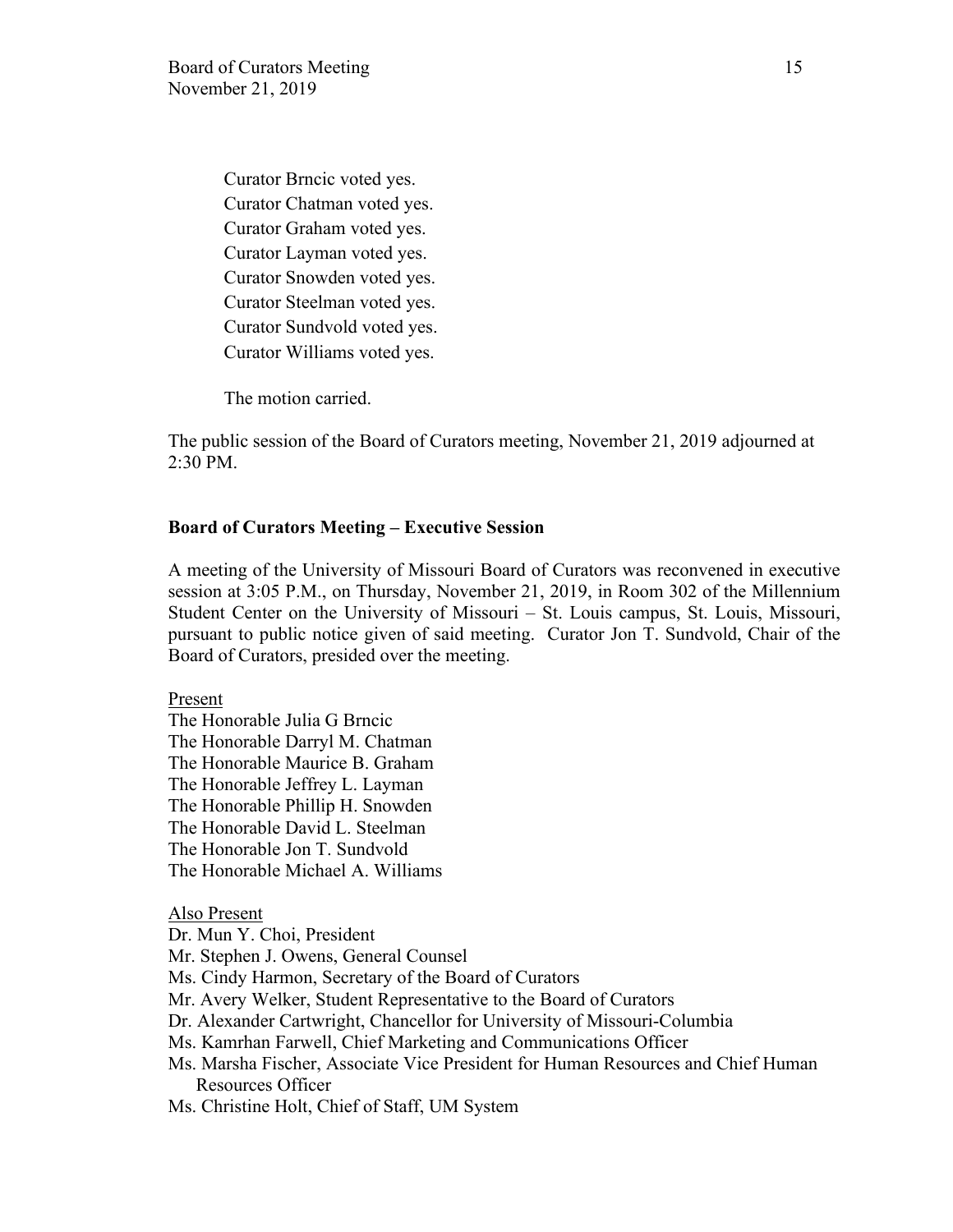Mr. Ryan D. Rapp, Vice President for Finance and Chief Financial Officer

### **General Business**

# Authorization for President Mun Choi to Execute Certain Documents with Hillsdale College

It was recommended by President Choi, moved by Curator Graham and seconded by Curator Brncic, that the following action be approved:

President Choi is authorized to execute certain documents with Hillsdale College on behalf of The Curators of the University of Missouri, the Board of Curators of the University of Missouri and the current members of the Board of Curators of the University of Missouri, in their official and individual capacities. The documents include:

 The Nonjudicial Settlement Agreement Regarding Certain Trusts Created Under Article Seven, Section (83) of the Last Will and Testament of Sherlock Hibbs;

The Joint Petition for Approval of Nonjudicial Settlement Agreement and Request for Modification of Trusts; and

Any other appropriate documents which are, in the opinion of the University General Counsel, necessary to resolve the dispute with Hillsdale College and modify the trusts created by the Last Will and Testament of Sherlock Hibbs.

The documents shall be in the same or substantially similar form as those presented to the Board during its meeting of November 21, 2019 and shall be subject to the approval of the University General Counsel as to legal form.

Roll call vote: Curator Brncic voted yes. Curator Chatman voted yes. Curator Graham voted yes. Curator Layman voted yes. Curator Snowden voted yes. Curator Steelman voted yes.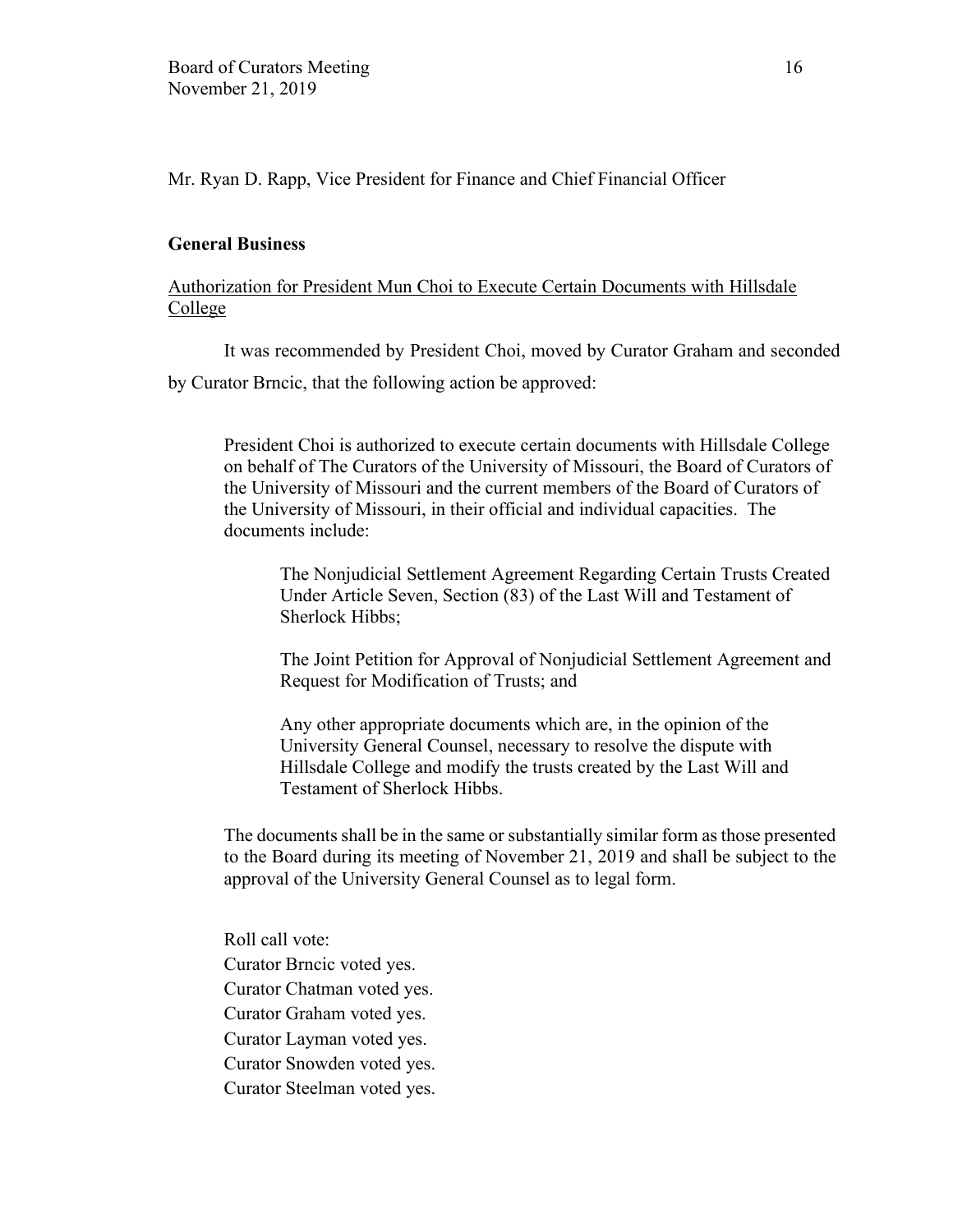Curator Sundvold voted yes. Curator Williams voted yes.

The motion carried.

Report on contracts and legal Counsel – presented by Chancellor Cartwright, President Choi, and General Counsel Owens

No action taken by the Board.

Chancellor Cartwright excused himself from the meeting. Mr. Curtright joined the meeting.

Report on Contract Negotiations – presented by Mr. Curtright No action taken by the Board

Mr. Curtright excused himself from the meeting.

Review of Consent Agenda – Executive Session – No discussion.

### **Consent Agenda – Executive Session**

It was endorsed by President Choi, moved by Curator Chatman and seconded by Curator Brncic, that the following item be approved by consent agenda:

Resolution Authorizing a Certain Intergovernmental Cooperation Agreement for the Transfer and Acceptance of Certain Roadways in Unincorporated St. Charles County, Missouri, UM

It was recommended by President Choi, moved by Curator Chatman and seconded

by Curator Brncic, that:

the adoption of a resolution attached hereto and incorporated herein, captioned as follows:

the Resolution authorizing a certain intergovernmental cooperation agreement for the transfer and acceptance of certain roadways and improvements in unincorporated St. Charles County, Missouri, and authorizing certain other actions in connection therewith, as presented to the Board at its November 21, 2019 meeting, be approved.

Roll call vote of the Board: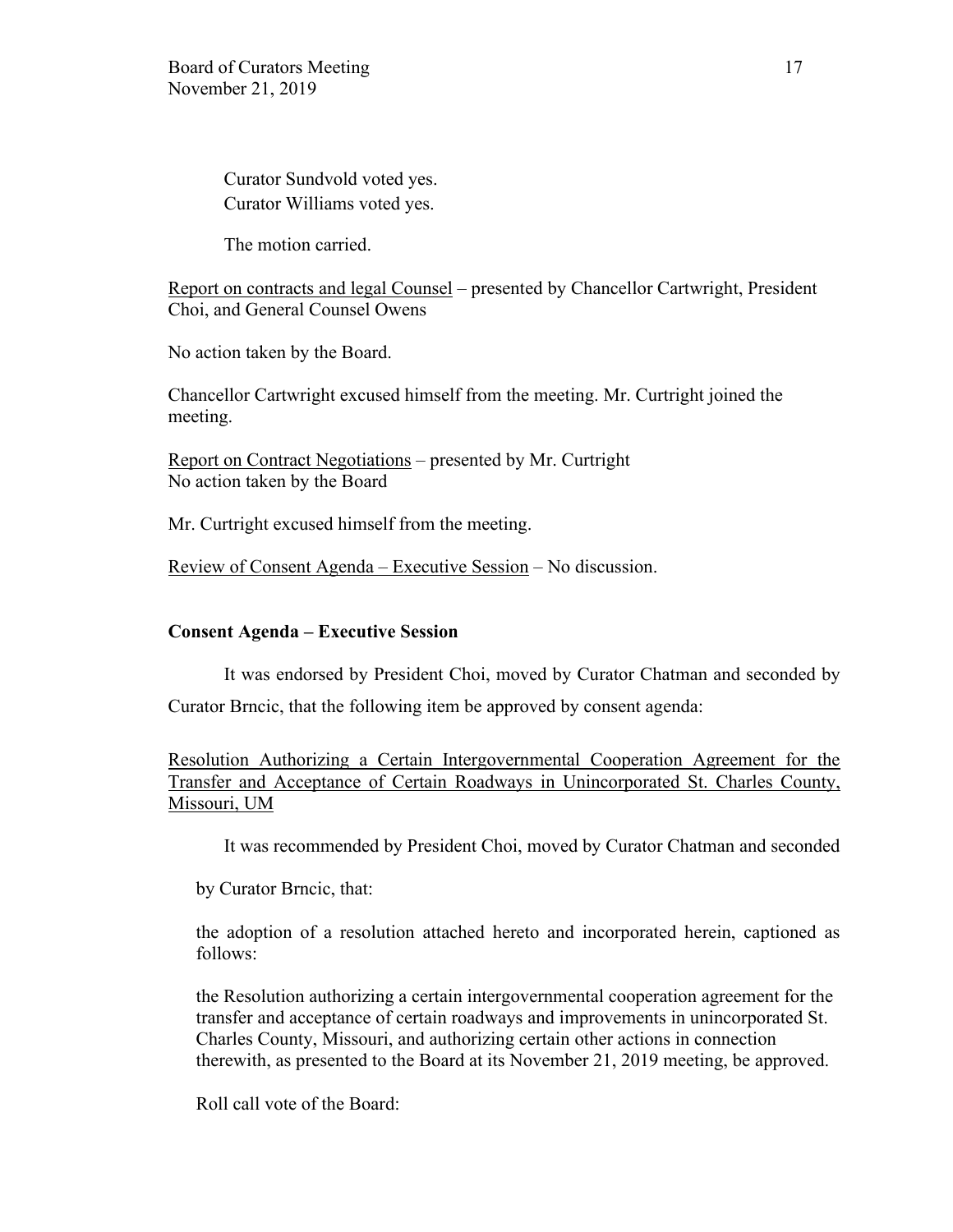Curator Brncic voted yes. Curator Chatman voted yes. Curator Graham voted yes. Curator Layman voted yes. Curator Snowden voted yes. Curator Steelman voted yes. Curator Sundvold voted yes. Curator Williams voted yes.

The motion carried.

### **Compensation and Human Resources Committee – Executive Session**

### Annual Performance Review, General Counsel Stephen J. Owens

It was recommended by the Compensation and Human Resources Committee, moved by Curator Chatman and seconded by Curator Brncic, that based on the review of the performance of Stephen J. Owens, General Counsel, the Board of Curators approves that the base salary of Stephen J. Owens be increased by 3%, effective September 1, 2019.

Roll call vote of Board of Curators:

Curator Brncic voted yes. Curator Chatman voted yes. Curator Graham voted yes. Curator Layman voted yes. Curator Snowden voted yes. Curator Steelman voted yes. Curator Sundvold voted yes. Curator Williams voted yes.

The motion carried.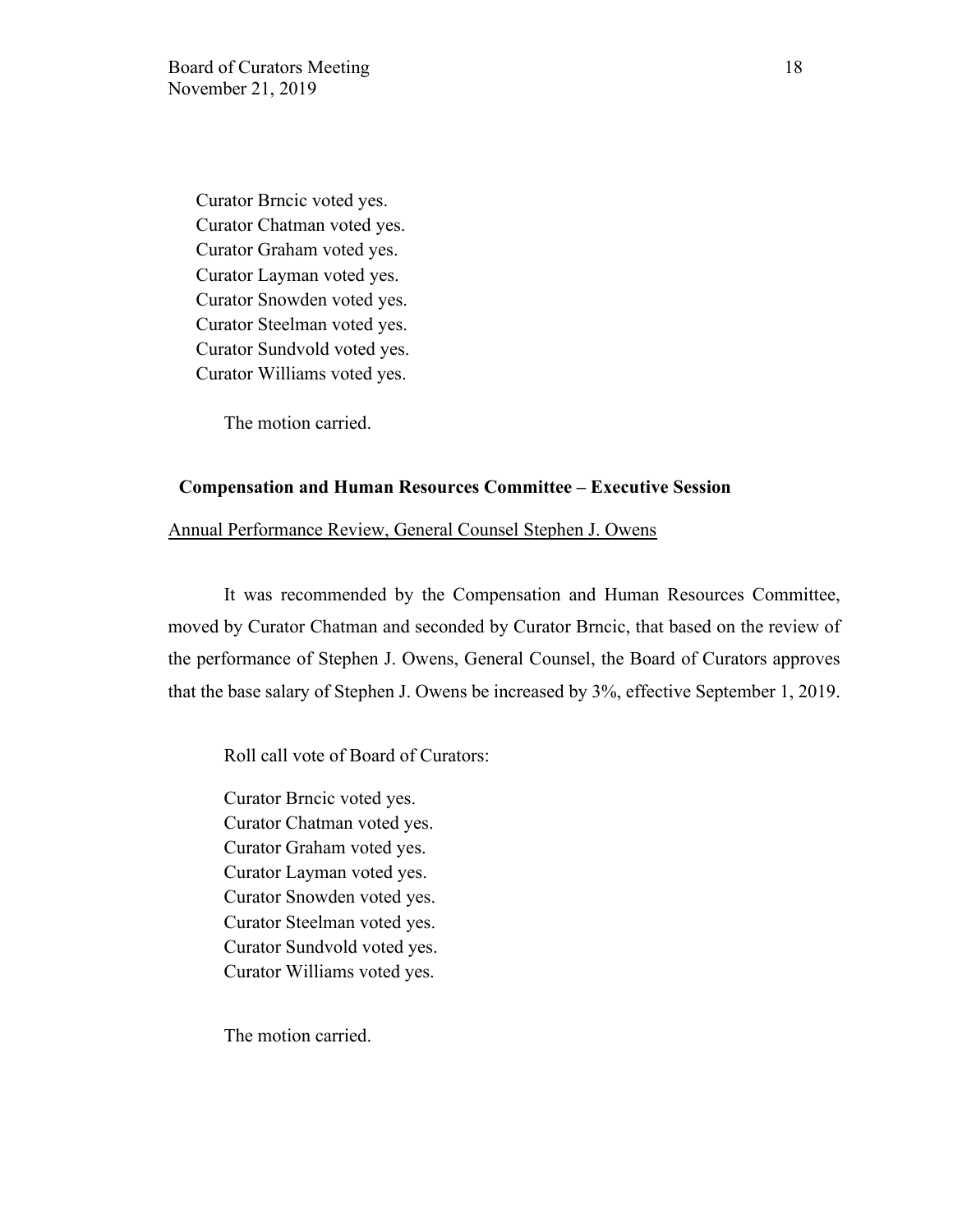## **General Business**

President's Report on personnel and contracts – presented by President Choi

No action taken by the Board.

General Counsel Report – presented by General Counsel Owens

No action taken by the Board.

It was moved by Curator Brncic and seconded by Curator Williams, that the meeting of the Board of Curators, November 21, 2019, be adjourned.

Roll Call Vote of the Full Board:

Curator Brncic voted yes. Curator Chatman voted yes. Curator Graham voted yes. Curator Layman voted yes. Curator Snowden voted yes. Curator Steelman voted yes. Curator Sundvold voted yes. Curator Williams voted yes.

The motion carried.

There being no further business to come before the Board of Curators, the meeting was adjourned at 5:26 PM on Thursday, November 21, 2019.

# **6:00 P.M. Reception by invitation was hosted by Interim Chancellor Sobolik for the Board of Curators, President and UM System Leaders**  Location: Blanche M. Touhill Performing Arts Center